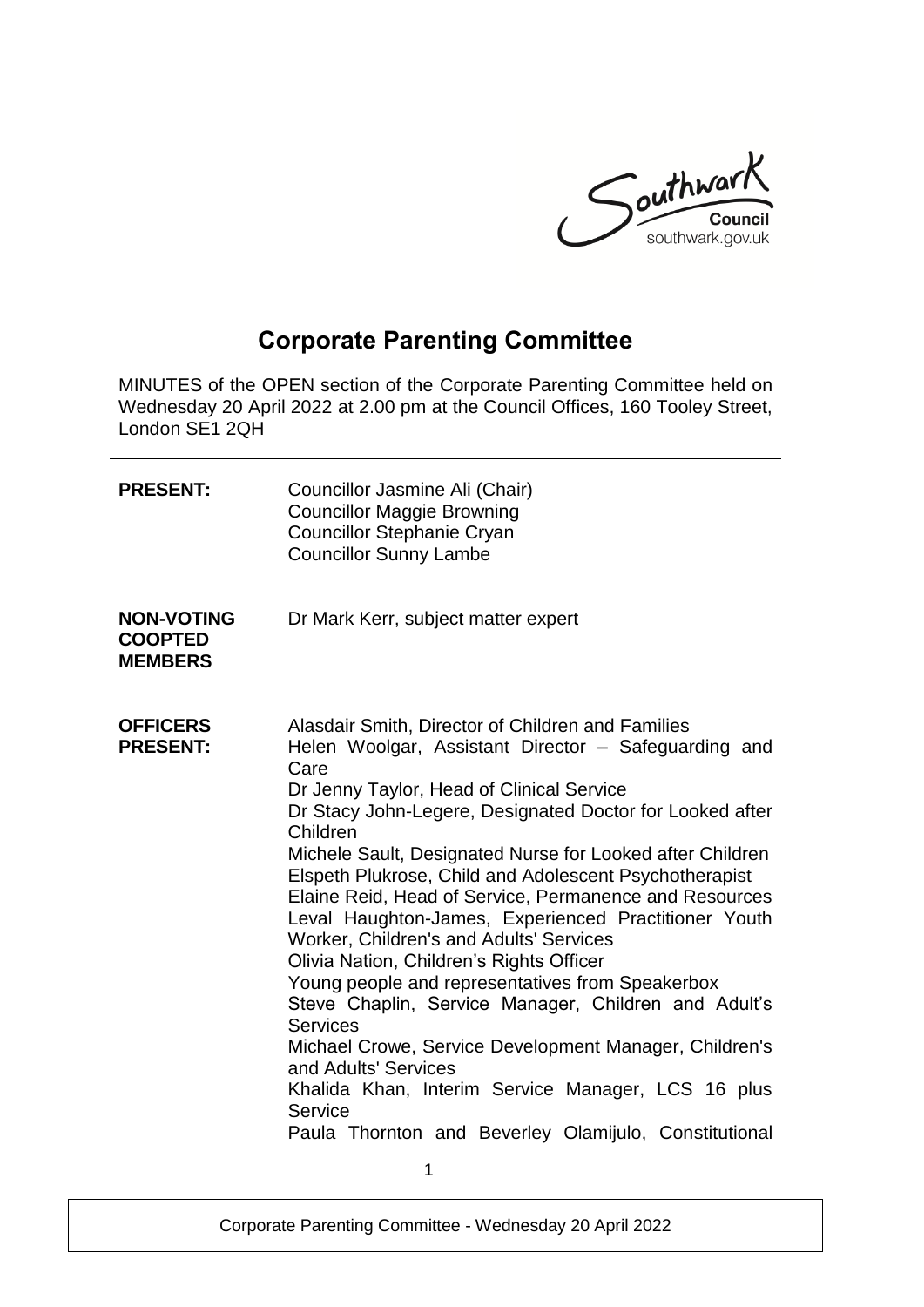Team Poonam Patel, Departmental Coordinator, Children's and Adults Service.

#### **1. APOLOGIES**

Apologies for absence were received from Councillors Evelyn Akoto, Charlie Smith and Eliza Mann.

The committee expressed their thanks for all the hard work of Councillor Eliza Mann who had served on the committee for many years.

#### **2. CONFIRMATION OF VOTING MEMBERS**

The members listed as present were confirmed as the voting members for the meeting.

#### **3. NOTIFICATION OF ANY ITEMS OF BUSINESS WHICH THE CHAIR DEEMS URGENT**

The chair gave notice of the following late item:

Item 8: Corporate parenting committee annual committee report

Reasons for urgency and lateness will be specified in the relevant minutes.

# **4. DISCLOSURE OF INTERESTS AND DISPENSATIONS**

None were declared.

#### **5. MINUTES**

#### **RESOLVED:**

That the minutes of the meeting held on 2 March 2022 be approved as a correct record and signed by the chair.

# **6. SEMI-INDEPENDENT ACCOMMODATION FOR CHILDREN IN CARE AND CARE LEAVERS**

Helen Woolgar, assistant director - safeguarding and care, children and adults' services presented the report to committee highlighting key issues.

A number of queries/points were raised including:

 $\Omega$ The issue of tenancies/trust for young people in semi-independent

Corporate Parenting Committee - Wednesday 20 April 2022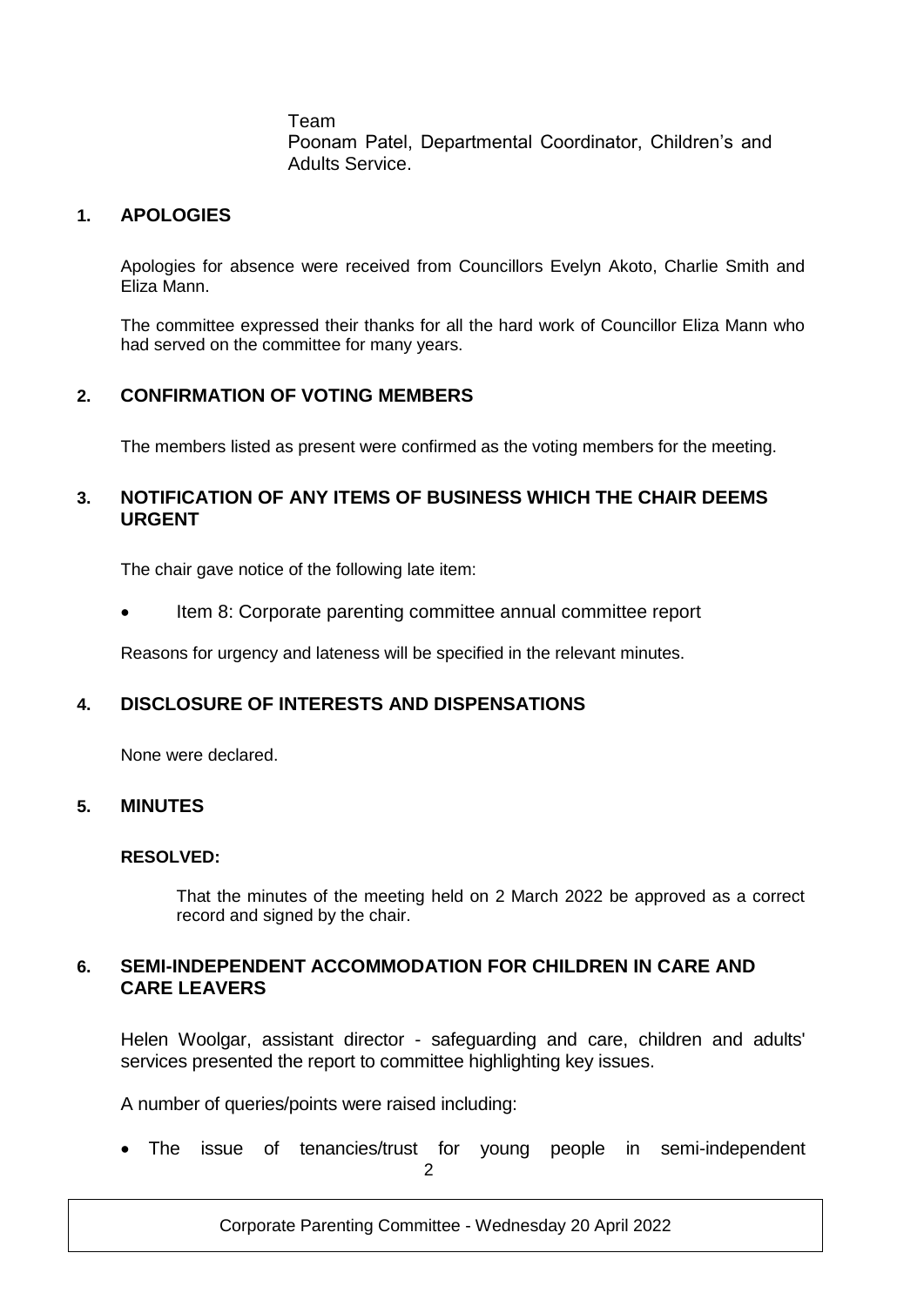accommodation. It was clarified that the housing provider for the accommodation provide licences/agreements

- While the 'good' providers were acknowledged concern was expressed with regard to the significant financial gains from this housing and the huge variability in terms of support for young people
- Officers referenced the need to look at other options. While much positive work has been achieved recently with the secondment of an officer from housing to work directly within the team, work will continue to understand the different options available
- Good outcomes and the link with education and health (good accommodation directly affects these areas)
- The impact of the difficult housing market discussed, including the cost of temporary accommodation and problem in finding housing within London
- Noted that the option for care leavers to bid for one bedroom accommodation (in addition to studio) to be added to the housing allocations policy
- The health and education contributions to the report noted.

# **RESOLVED:**

That the report about children in care and care leavers living in semiindependent supported accommodation and the multi-agency support provided be noted.

## **7. CARE LEAVER WORKSHOP: SEMI-INDEPENDENT ACCOMMODATION FOR CHILDREN IN CARE AND CARE LEAVERS**

The committee welcomed Olivia Nation, children's rights Officer, Leval Haughton-James, experienced practitioner youth worker with a number of young people who were able to provide details of their experiences and issues arising from living in semi-independent accommodation.

All present were asked to give their vision / key words for semi-independent accommodation for young people. A summary of the comments from the meeting are set out below:

- Secure and feel safe
- Independent control of own life and assistance with independence (including finance and day-to-day decisions)
- Someone to turn to that can be trusted
- Kitchen that works and is clean
- Support
- Some place to call home and can have friends visit
- Place to enable planning for future life
- Safe place and young person listened to
- To make your own mark and make possible changes to accommodation to enable this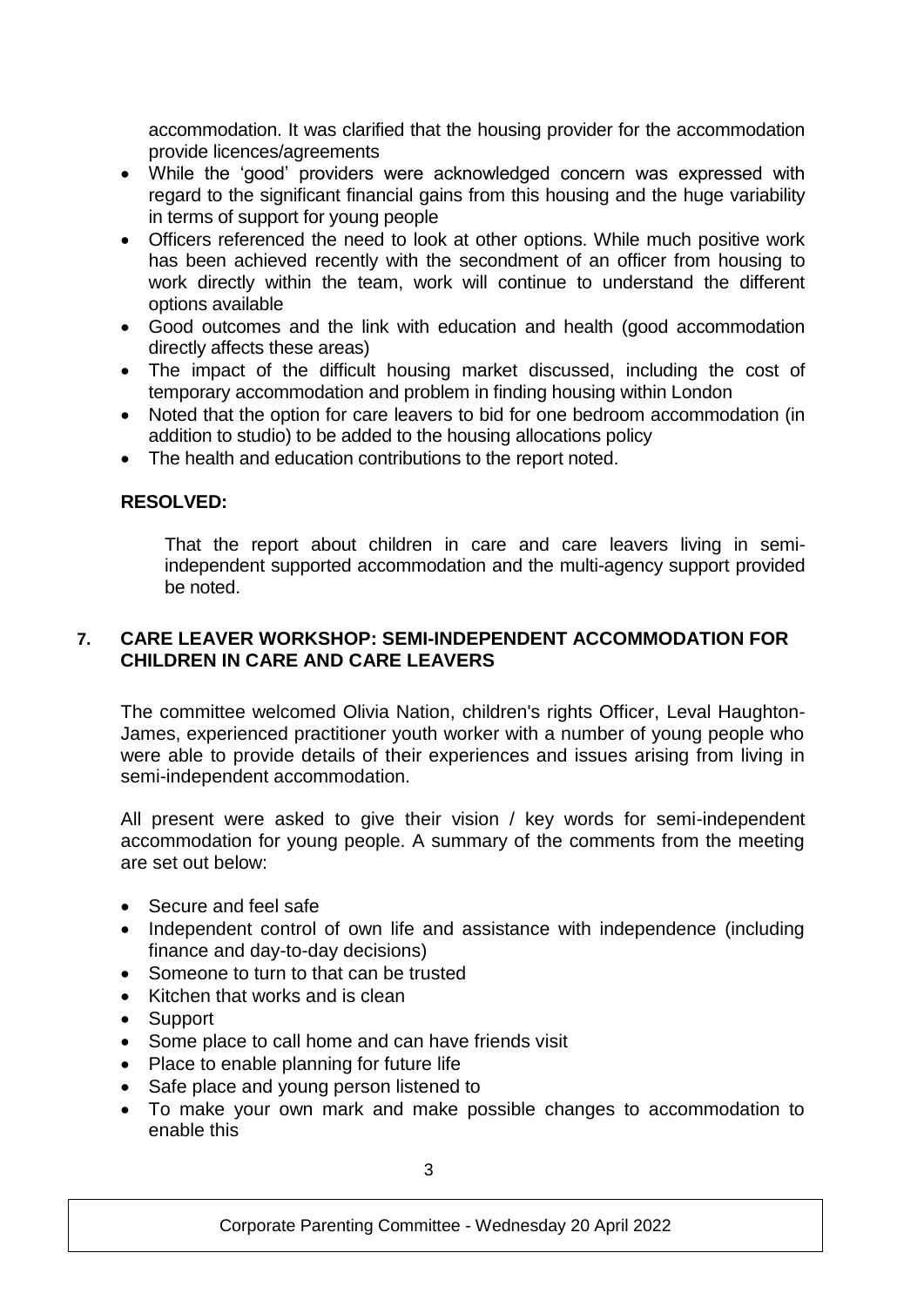- Privacy and chance to bond with other young people
- Place to be responsible for
- Place to feel happy and supported
- Ambience proud to bring friends back home
- Place of safety, emotionally and good mental health
- Still feeling connected whilst learning to live independently be part of a community that is respectful of the multi-faceted semi-independent accommodation.

Following on from these comments, three young people presented their experiences from semi-independent accommodation.

# **Young person 1 - Semi-independent accommodation**

- Lack of privacy and staff can check room without prior notice
- Issues of perceived favouritism amongst the staff enabling some young people to move to the next stage of semi-independent living quicker
- Experience of lack of support
- Trust issues with key workers and sometimes assumptions made without checking with the young person directly about issues that may arise
- Talked about meals on Sundays and recognition of key holiday events within the setting that was welcomed
- The impact of COVID-19 discussed and the fact that the communal lounge just re-opened. However, young people were still not allowed visits from their friends.

# **Young person 2 – Stand-alone accommodation**

- Staff welcoming and accommodation based over three floors and no major issues arising. Accommodation and space satisfactory
- No key worker session yet.

# **Young person 3 – semi-independent**

- Initially placed in in accommodation which was a temporary placement for two weeks that materialised to one and half years
- Trust issues with key workers and favouritism
- Because unhappy was constantly getting into fights and problems at placement
- Maintenance issues with accommodation (hole in ceiling from a leak)
- Not a place felt happy to bring friends back to which meant spending more times at friends' houses
- Eventually did get removed from placement for behaviour issues and also suffered an undiagnosed mental health illness
- Need to recognise anxiety issues of young people in this setting and a valid reason why may not wish to participate in certain activities (like cooking and other group activities)
- Experience and training for staff at these setting dealing with young people with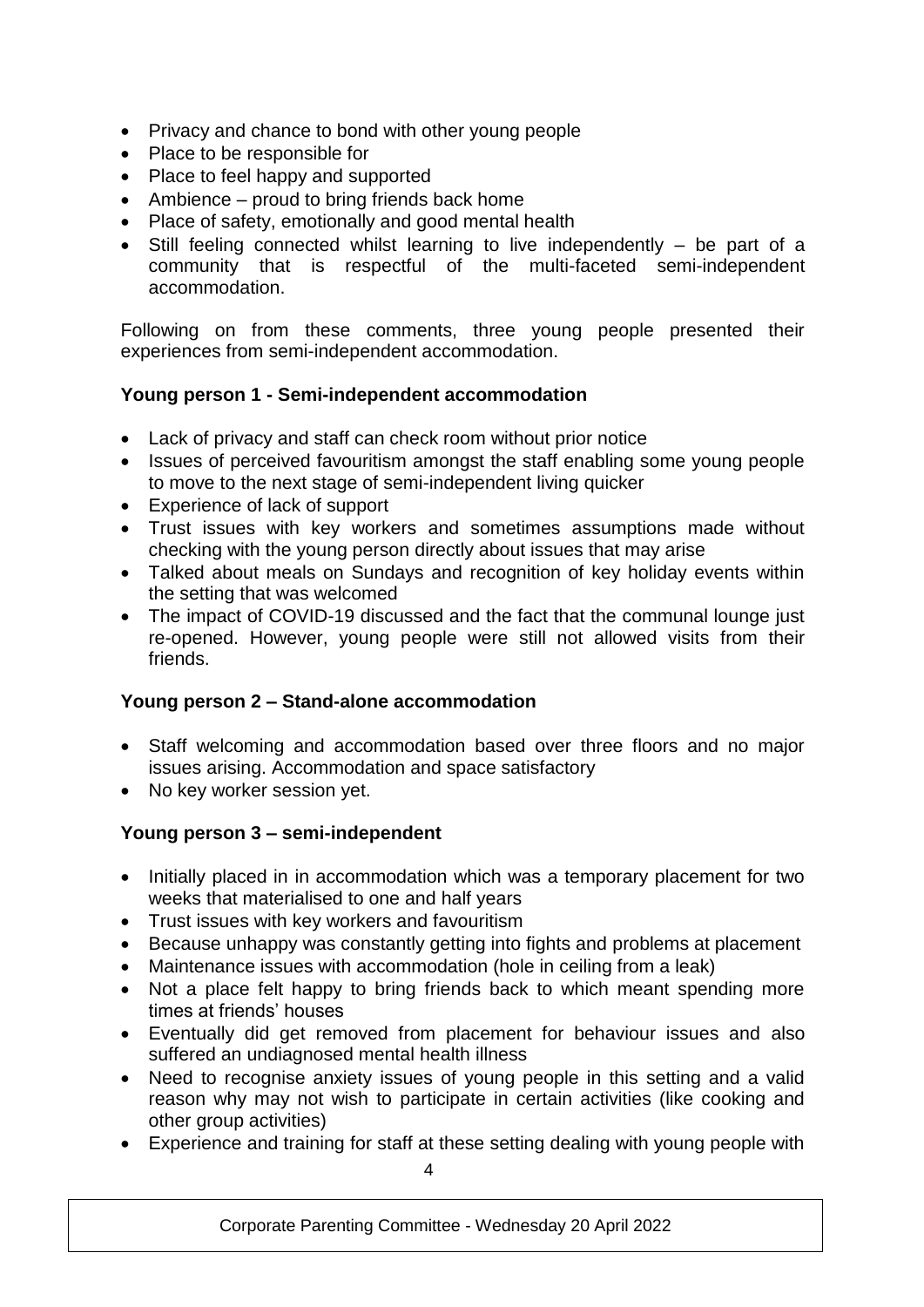mental health

- Rent very expensive (£400 per week referenced in this case) so the young person at the beginning of their career will often find themselves going into debt to pay this sum. If on universal credit, the rent would be covered but the issue of financial support for young people when paying this amount of rent flagged as an issue to be looked at
- Request for more background checks on key workers and clear boundaries to be set in this housing
- Issue of pets raised. Accommodation did not allow pets (and one young person had to give up a pet) but a staff member regularly brought their dogs into the placement which was felt to be unfair.

# **Summary of issues discussed from these contributions:**

- Rooms checks flagged and what agreements are in place for these to happen to help protect the privacy of young people. Noted responsibility to protect young people from harm but hoped that that some permission / boundaries could be set to protect young people and ensure privacy
- Suggestion of residents groups in the housing setting / forums within the home to raise issues
- Housing allocation and issues raised by young people having to chase key workers for update on their housing position and not always receiving updates on these applications. The committee queried why young people were not making their applications in their own right with the support of staff to enable
- The designated doctor and mental health professionals responded by reinforcing the importance of achieving a good home setting to support young people with their mental health.

The committee expressed their thanks to all the young people who had given details of their experiences to the committee.

## **PROPOSALS BY THE COMMITTEE AND KEY ACTION POINTS ARISING FOR INVESTIGATION:**

- Shared quality accommodation and the need to look at procuring this provision for young people to help them move onto the next stage in their lives
- Look at agreements and solutions / ideas to protect the privacy of young people in response to issues raised as part of their presentation to the committee. Work to be undertaken and to come back to committee with proposals
- Staffing issues raised and need to set boundaries
- Review of support plan in place currently (end to end review)
- The view that young people should be able to submit their own housing applications with the support from staff
- Concern that young people in some housing settings not allowed visitors currently should be looked into
- Reference to young inspectors and their use in respect of some of the issues/concerns identified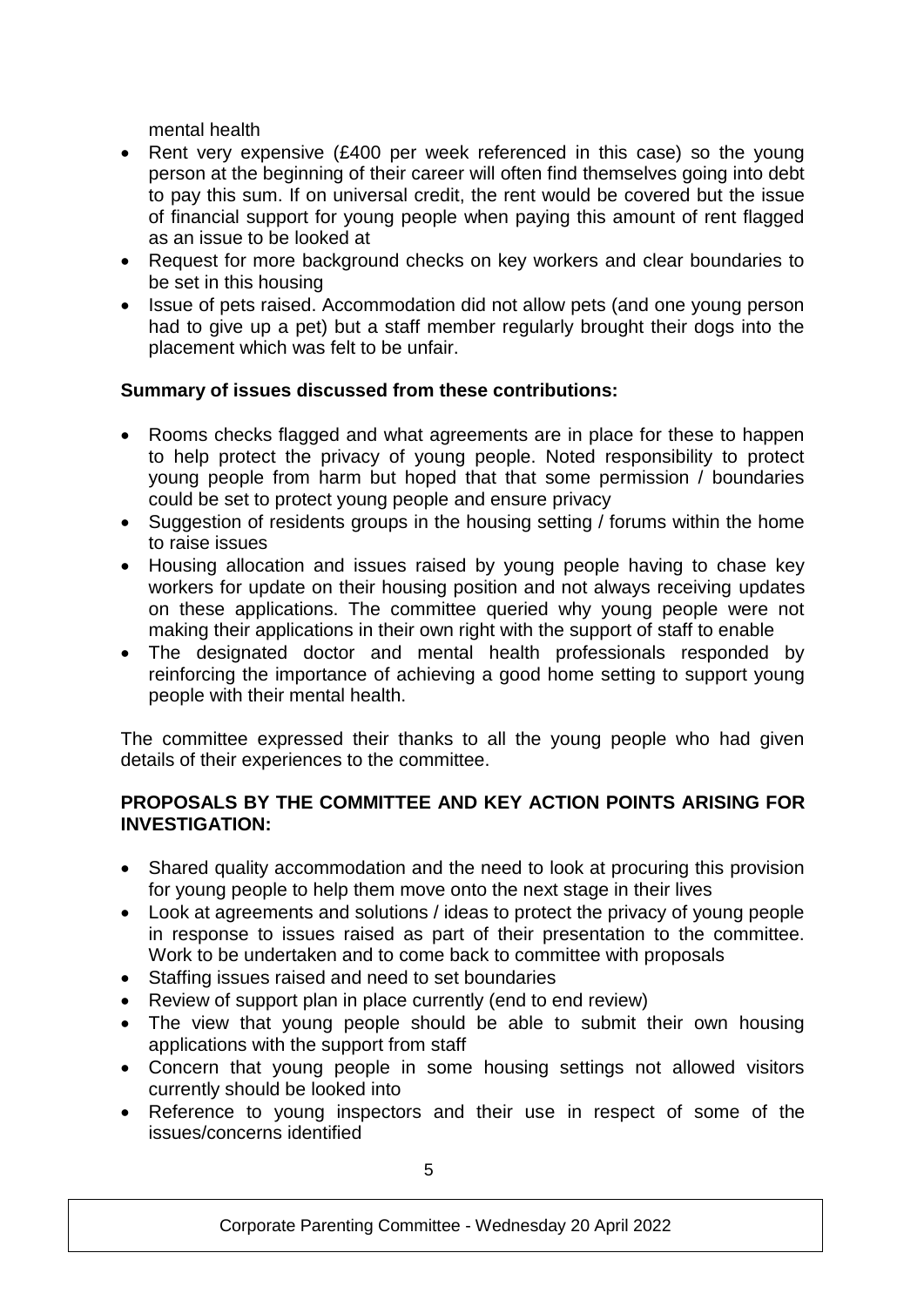- Why young people are being 'penalised' for getting a job and then incurring large rent costs and often going into debt. Seems to serve as a disincentive to finding a job
- Report to committee on progress / update to issues raised.

# **8. CORPORATE PARENTING COMMITTEE ANNUAL SUMMARY**

The report had not been circulated five clear days in advance of the meeting. The chair agreed to accept this item as urgent so that the committee could be provided with the most current information on delivery of services and outcomes for children in care and care leavers, so that it can hold services accountable for work to improve the lives of our children and young people, and direct the ongoing delivery of the corporate parenting strategy. The status and outcomes present a year end statement to members and supports the effective direction of the future work plan of the committee.

Alasdair Smith, director, children and families gave introduced the key issues arising from the report.

#### **RESOLVED:**

- 1. That the content of the annual summary presentation at Appendix 1 of the report be noted.
- 2. That the work plan, include a yearly report on children with disabilities.

#### **9. ANNUAL REPORT ON THE HEALTH OF LOOKED AFTER CHILDREN (LAC): 2020-2021**

Dr Stacey John-Legere provided an update to the committee on the annual health report for looked after children 2020-21. Recent updates were set out at Appendix 3 of the report.

The annual report addressed the general health needs of looked after children with a deep dive on mental health.

Dr Stacey John-Legere also addressed the key updates set out in Appendix 3 of the report. Reference was also made to the Somerset judgement, which affects children in care to a less extent, but impacts adoption.

Dr Jenny Taylor, head of clinical Service, Michele Sault, designated nurse for looked after children and Elspeth Plukrose, child and adolescent psychotherapist also provided input to this presentation.

Summary of points arising: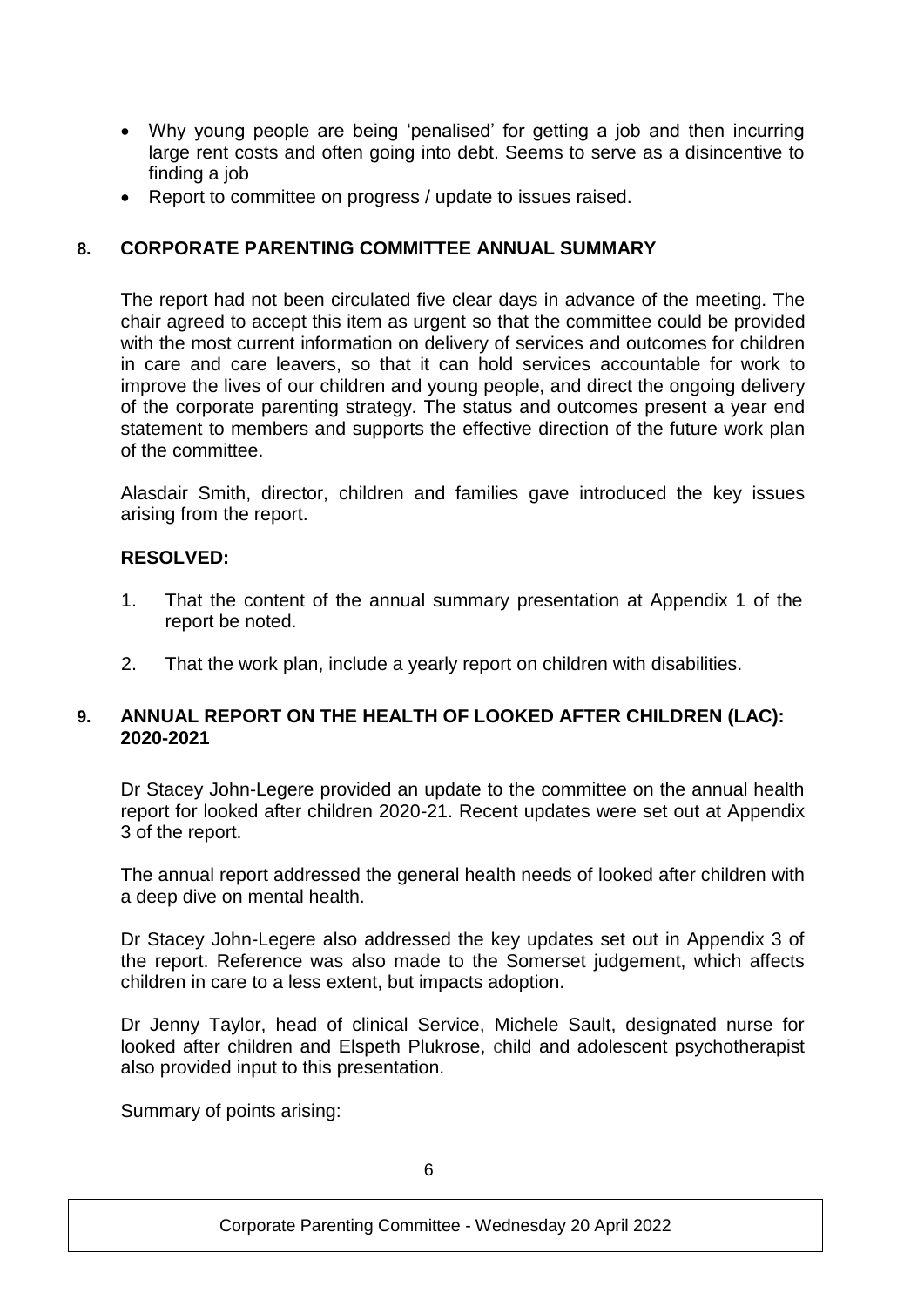- Impact on demand of services arising from the pandemic including how health and development affected
- Query in respect of provision when child / young person placed out of borough. Explained that a high level of support is provided in these circumstances but will depend on provision at that locality
- Look at areas of deprivation for inclusion on the work plan for 2022-23.

## **RESOLVED:**

That the content of the annual summary presentation at Appendix 1 and the update set out at Appendix 3 be noted.

# **10. CORPORATE PARENTING COMMITTEE - WORK PLAN 2022-23**

#### **RESOLVED:**

1. That the work plan for 2022-23 be noted and the following draft agenda for 6 July 2022 corporate parenting committee as follows:

#### **6 July 2022**

#### *Children in care*

- Adoption report
- Virtual Head Teacher Annual Report 2020 2021
- Sufficiency Strategy
- Report back on workshop on semi-independent living and issues raised.

#### *Care Leavers*

Workshop theme: To be agreed.

- 2. That the work plan, include:
	- a yearly report on children with disabilities as discussed under item 8 above
	- a look at areas of deprivation for inclusion on the work plan for 2022-23 as referenced under item 9 above.

The meeting ended at 4.30pm.

#### **CHAIR:**

# **DATED:**